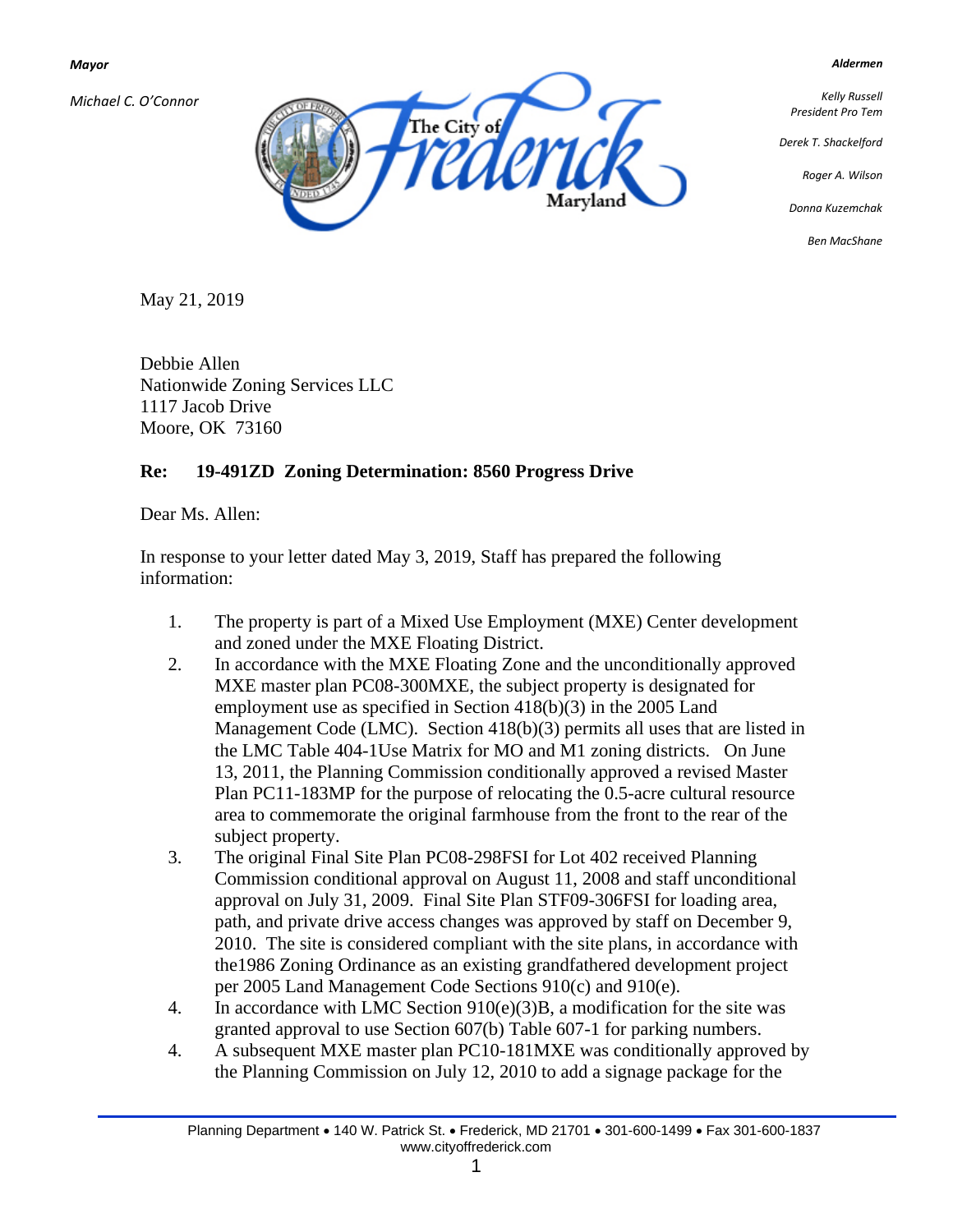MXE East Campus (Sanner property). With this approval, there were two  $(2)$ easement and maintenance agreements recorded for encroachment of structures in a public right-of-way and a height determination made by the Federal Aviation Administration.

5. We have no knowledge of any zoning or site plan violations associated with this property.

If you have any further questions please do not hesitate to contact me at (301) 600-1718 or preppert@cityoffrederick.com.

*The purpose of the service provided by the Zoning Administrator regarding determinations/interpretations is to identify the zoning of a particular property, to verify that a use is permitted or permissible in a specific Zoning District and to clarify and interpret the Land Management Code. Any questions regarding specific regulations and requirements for a site or sites' compliance with the Land Management Code not addressed in this letter shall not be the responsibility of the Zoning Administrator. It is the responsibility of the applicant, property owner and/or property purchaser to review the project site plan and the Land Management Code for compliance.* 

*This determination applies solely to the referenced property and is not binding upon the City, the Zoning Administrator or any other official with respect to any other property. No person may rely upon this determination with respect to any property other than the referenced property. Please be advised that any person aggrieved, or any officer, department or agency of The City of Frederick affected by an order, requirement, decision, or determination made by an administrative officer in the administration or enforcement of the provisions of the Land Management Code may appeal said decision within thirty days to the Zoning Board of Appeals.*

Sincerely, In Concurrence,

Pam Reppert Joseph A. Adkins, AICP City Planner Deputy Director for Planning